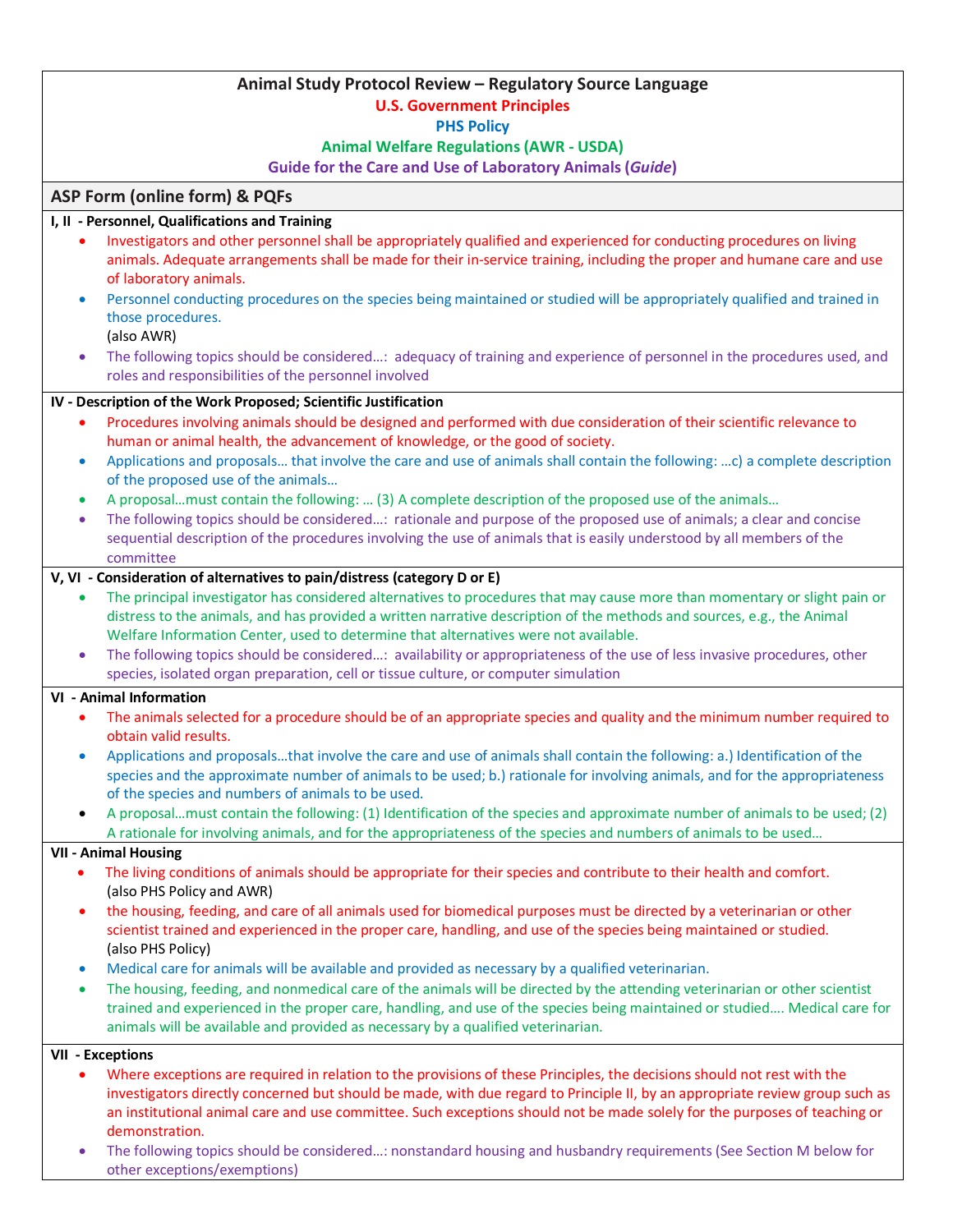# **Animal Study Protocol Review – Regulatory Source Language**

### **U.S. Government Principles**

**PHS Policy**

**Animal Welfare Reglations (AWR - USDA)**

**Guide for the Care and Use of Laboratory Animals (***Guide***)**

### **Section E: Experimental Design**

**PI has provided a description of the work that includes the overall goals/value of the research** 

- Procedures involving animals should be designed and performed with due consideration of their scientific relevance to human or animal health, the advancement of knowledge, or the good of society.
- The PI has provided written Assurance that the activities do not unnecessarily duplicate previous experiments.
- The following topics should be considered…: availability or appropriateness of the use of less invasive procedures, other species, isolated organ preparation, cell or tissue culture, or computer simulation

### **Content of the protocol/application must include:**

- A complete description of the proposed use of the animals (also AWR)
- The PI has provided written Assurance that the activities do not unnecessarily duplicate previous experiments.
- The following topics should be considered…: rationale and purpose of the proposed use of animals; a clear and concise sequential description of the procedures involving the use of animals that is easily understood by all members of the committee; unnecessary duplication of experiments

### **Appropriateness of species and animal numbers:**

- The animals selected for a procedure should be of an appropriate species and quality and the minimum number required to obtain valid results.
- Identification of the species and the approximate number of animals to be used; b.) rationale for involving animals, and for the appropriateness of the species and numbers of animals to be used… (also AWR)
- The following topics should be considered…: justification of the species and number of animals proposed; whenever possible, the number of animals and experimental group sizes should be statistically justified

### **Humane Endpoints:**

- Animals that would otherwise suffer severe or chronic pain or distress that cannot be relieved should be painlessly killed at the end of the procedure or, if appropriate, during the procedure.
- Animals that would otherwise experience severe or chronic pain or distress that cannot be relieved will be painlessly killed at the end of the procedure or, if appropriate, during the procedure. (also AWR)
- The following topics should be considered…: description and rationale for anticipated or selected endpoints; criteria and process for timely intervention, removal of animals from a study, or euthanasia if painful or stressful outcomes are anticipated

### **Euthanasia:**

- Methods of euthanasia will be consistent with the recommendations of the AVMA Panel on Euthanasia, unless a deviation is justified for scientific reasons in writing by the investigator [and approved by the IACUC].
- Methods of euthanasia used must be in accordance with the definition of the term set forth in 9 CFR part 1, §1.1 of this subchapter, unless a deviation is justified for scientific reasons, in writing, by the investigator.
- The following topics should be considered…: method of euthanasia or disposition of animals, including planning for care of long-lived species after study completion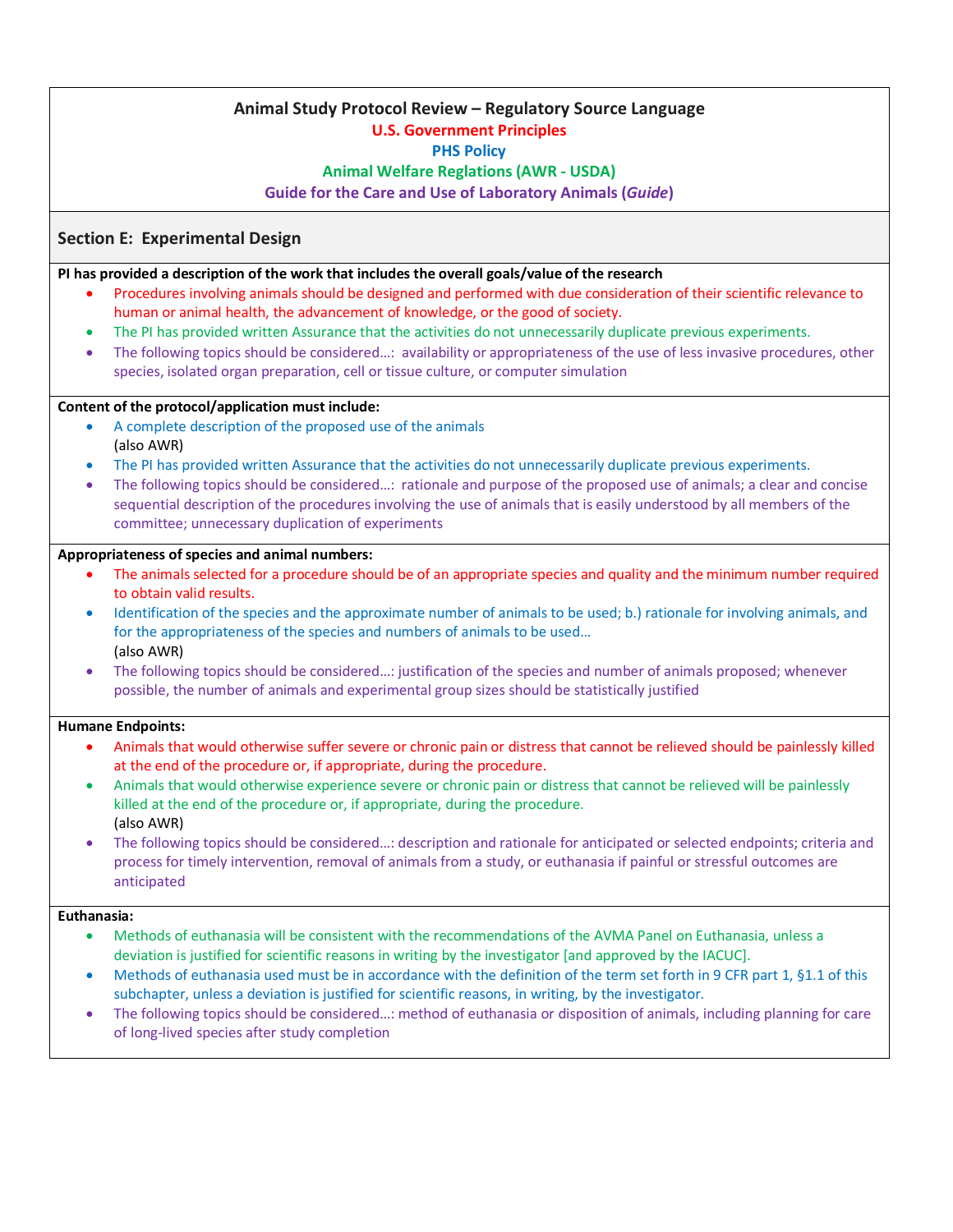# **Animal Study Protocol Review – Regulatory Source Language U.S. Government Principles (USGP) PHS Policy Animal Welfare Reglations (AWR - USDA) Guide for the Care and Use of Laboratory Animals (***Guide***)**

### **Section G: Anesthetic Procedures**

#### **General:**

- Proper use of animals, including the avoidance or minimization of discomfort, distress, and pain when consistent with sound scientific practices, is imperative. Unless the contrary is established, investigators should consider that procedures that cause pain or distress in human beings may cause pain or distress in other animals.
- Procedures with animals that may cause more than momentary or slight pain or distress should be performed with appropriate sedation, analgesia, or anesthesia unless the procedure is justified for scientific reasons in writing by the investigator (and approved by the IACUC). (also USGP and AWR)
- A description of procedures designed to assure that discomfort and pain to animals will be limited to that which is unavoidable for the conduct of scientifically valuable research, including provision for the use of analgesic, anesthetic, and tranquilizing drugs where indicated and appropriate to minimize discomfort and pain to animals.
- The following topics should be considered…: impact of the proposed procedures on the animals' well-being

#### **Minimization of Discomfort/Use of anesthesia**:

- Procedures with animals that may cause more than momentary or slight pain or distress should be performed with appropriate sedation, analgesia, or anesthesia. Surgical or other painful procedures should not be performed on unanesthetized animals paralyzed by chemical agents.
- Procedures with animals will avoid or minimize discomfort, distress, and pain to the animals, consistent with sound research design
- Procedures that may cause more than momentary or slight pain or distress to the animals will be performed with appropriate sedation, analgesia, or anesthesia, unless the procedure is justified for scientific reasons in writing by the investigator (and approved by the IACUC).
- Procedures that may cause more than momentary or slight pain or distress to the animals will: (A) Be performed with appropriate sedatives, analgesics or anesthetics, unless withholding such agents is justified for scientific reasons, in writing, by the principal investigator and will continue for only the necessary period of time; (B) Involve, in their planning, consultation with the attending veterinarian or his or her designee; (C) Not include the use of paralytics without anesthesia.
- Successful surgical outcomes require appropriate attention to presurgical planning, personnel training, anesthesia, aseptic and surgical technique, assessment of animal well-being, appropriate use of analgesics, and animal physiologic status during all phases of a protocol involving surgery and postoperative care.

### **Multiple Surgical procedures:**

- No animal will be used in more than one major operative procedure from which it is allowed to recover, unless: (A) justified for scientific reasons by the principal investigator, in writing; (B) Required as routine veterinary procedure or to protect the health or well-being of the animal as determined by the attending veterinarian, or (C) In other special circumstances as determined by the Administrator on an individual basis.
- The following topics should be considered…: appropriate sedation, analgesia, and anesthesia (indices of pain or invasiveness might aid in the preparation and review of protocols; conduct of surgical procedures, including multiple operative procedures; postprocedural care and observation (e.g., inclusion of post-treatment or postsurgical animal assessment forms)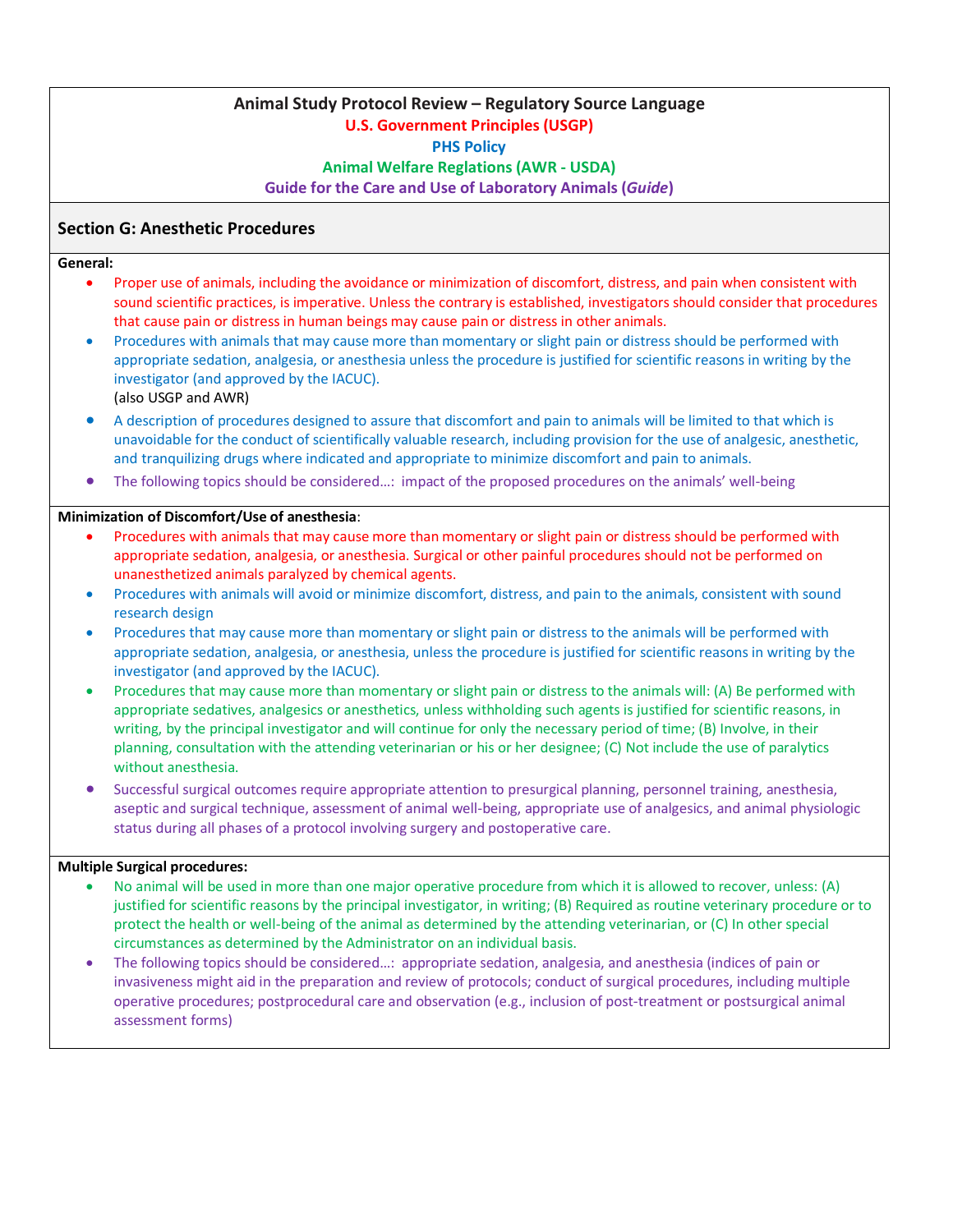#### **Pre- Intra- Post- procedures and care**

- Activities that involve surgery include appropriate provision for pre-operative and post-operative care of the animals in accordance with established veterinary medical and nursing practices. All survival surgery will be performed using aseptic procedures, including surgical gloves, masks, sterile instruments, and aseptic techniques.
- Preemptive analgesia (the administration of preoperative and intraoperative analgesia) enhances intraoperative patient stability and optimizes postoperative care and well-being by reducing postoperative pain (Coderre et al. 1993; Hedenqvist et al. 2000).
- [Intraoperative] Monitoring includes routine evaluation of anesthetic depth and physiologic functions and conditions, such as body temperature, cardiac and respiratory rates and pattern (Flegal et al. 2009), and blood pressure (Kuhlman 2008), and should be appropriately documented… Fluid replacement may be a necessary component of intraoperative therapy depending on the duration and nature of the procedure. For aquatic species (including amphibians), care should be taken to keep the skin surfaces moist and minimize drying during surgical procedures.
- During this [postoperative] period, animals should be in a clean, dry, and comfortable area where they can be observed frequently by trained personnel. Particular attention should be given to thermoregulation, cardiovascular and respiratory function, electrolyte and fluid balance, and management of postoperative pain or discomfort. Additional care may be warranted, including long-term administration of parenteral fluids, analgesics, and other drugs, as well as care of surgical incisions. Appropriate medical records should also be maintained.

#### **Surgical Facilities**

- Major operative procedures on non-rodents will be conducted only in facilities intended for that purpose which shall be operated and maintained under aseptic conditions.
- Non-major operative procedures and all surgery on rodents do not require a dedicated facility, but must be performed using aseptic procedures.
- Operative procedures conducted at field sites need not be performed in dedicated facilities, but must be performed using aseptic procedures;